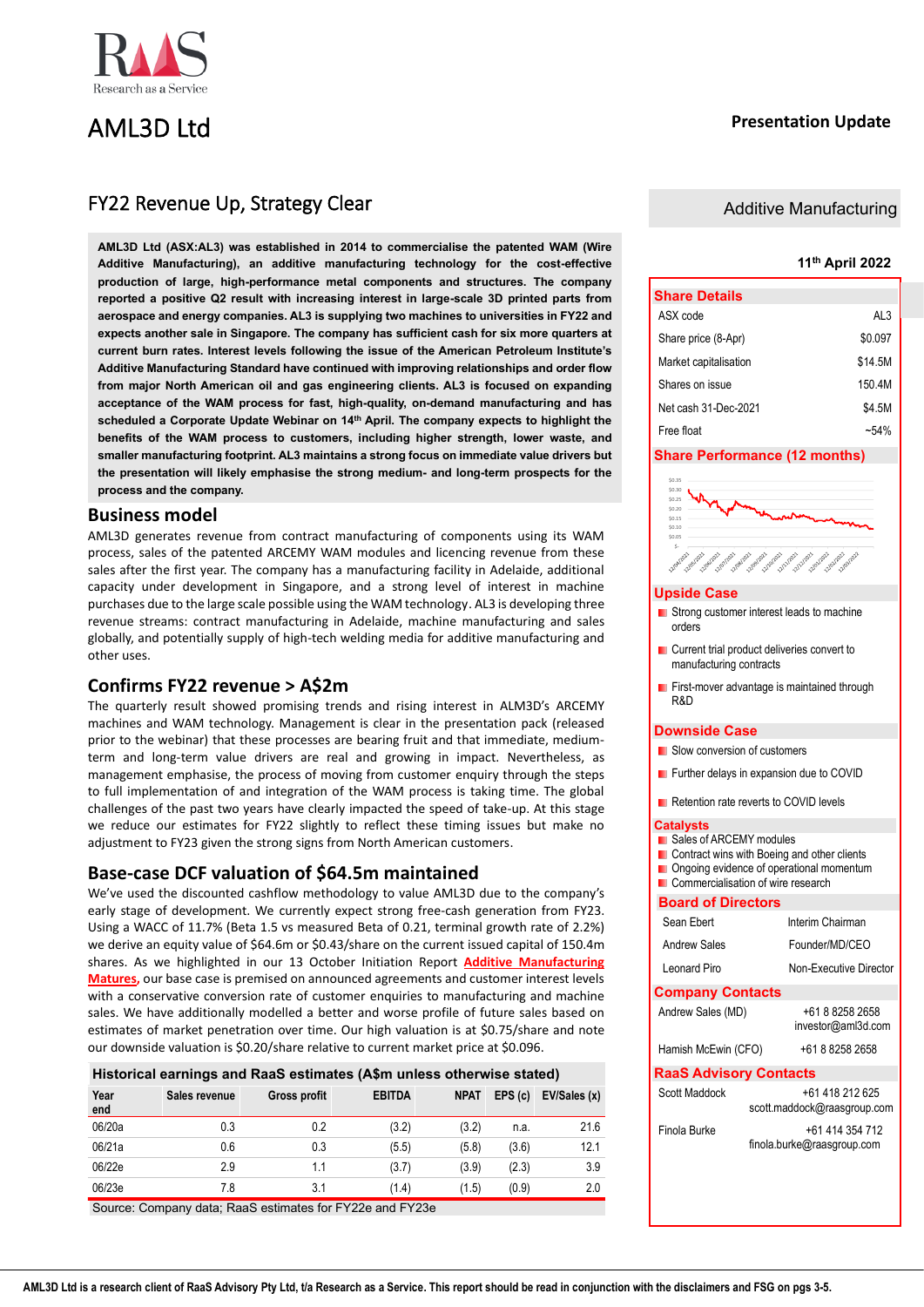

## **Exhibit 1: Financial Summary**

| 1H20 A<br>2H20 A<br>1H21 A<br>2H21 A<br>1H22E<br>2H22 E<br>Profit and Loss (A\$m)<br>Interim (A\$m)<br><b>FY19A</b><br>FY23F<br>0.2<br>0.1<br>0.3<br>2.7<br>Y/E 30 June<br><b>FY20A</b><br><b>FY21A</b><br><b>FY22F</b><br>0.1<br>0.5<br>Revenue<br><b>EBITDA</b><br>(1.8)<br>(1.3)<br>(2.1)<br>(3.3)<br>(2.5)<br>(1.2)<br>0.6<br>2.9<br>EBIT<br>Sales Revenue<br>0.2<br>0.3<br>7.8<br>(1.3)<br>(2.3)<br>(3.5)<br>(2.7)<br>(1.6)<br>(1.8)<br>0.2<br>0.2<br>0.3<br>Gross Profit<br>1.1<br>3.1<br>(1.8)<br>(1.3)<br>(2.2)<br>(3.5)<br>(2.7)<br>(1.1)<br>NPAT (normalised)<br><b>EBITDA</b><br>(0.6)<br>(3.2)<br>(5.5)<br>(3.7)<br>(1.4)<br><b>M</b> inorities<br>$\overline{\phantom{a}}$<br>$\overline{\phantom{a}}$<br>$\blacksquare$<br>$\blacksquare$<br>$\overline{\phantom{a}}$<br>$\overline{\phantom{a}}$<br>(2.1)<br>(3.5)<br>(2.7)<br>(1.1)<br>(0.1)<br>(0.4)<br>(0.6)<br>(0.6)<br>NPAT (reported)<br>(1.8)<br>(1.1)<br>Depn<br>(0.1)<br>(1.24)<br>(1.66)<br>(0.68)<br>0.0<br>0.0<br>(0.0)<br>(0.2)<br>EPS (normalised)<br>(1.10)<br>(1.47)<br>(2.17)<br>Amort<br>0.0<br>EBIT<br>(0.7)<br>(3.2)<br>(5.9)<br>(4.3)<br>(2.2)<br>EPS (reported)<br>(1.39)<br>(0.85)<br>(1.82)<br>(0.75)<br>(1.43)<br>(2.30)<br>0.0<br>0.0<br>(0.0)<br>0.0<br>(0.0)<br>Dividend (cps)<br>Interest<br>0.0<br>0.0<br>0.0<br>0.5<br>Imputation<br>30.0<br>30.0<br>30.0<br>30.0<br>30.0<br>30.0<br>Tax<br>0.7<br>0.0<br>0.0<br>0.0<br>0.0<br>0.0<br>(0.8)<br>(1.8)<br>(1.9)<br>(4.4)<br>(2.5)<br>(0.2)<br>Minorities<br>Operating cash flow<br>0.0<br>0.0<br>0.0<br>0.0<br>0.0<br>Free Cash flow<br>(0.7)<br>(1.1)<br>0.4<br>(4.1)<br>(2.3)<br>0.9<br>Equity accounted assoc<br>1H22 E<br>(0.7)<br>(3.2)<br>(5.8)<br>(3.9)<br>(1.5)<br><b>Divisions</b><br>1H20 A<br>2H20 A<br>1H21 A<br>2H21 A<br>2H22 E<br>NPAT pre significant item<br>Significant items<br>0.0<br>0.1<br>0.2<br>0.0<br>0.0<br>Contract Manufacturing<br>0.0<br>0.0<br>0.0<br>0.0<br>0.7<br>0.8<br>(0.7)<br>(3.1)<br>(5.7)<br>(3.9)<br>(1.5)<br>0.0<br>0.0<br>1.5<br>NPAT (reported)<br>Machine Sales<br>0.0<br>0.0<br>0.0<br>0.0<br>0.0<br>0.4<br>Cash flow (A\$m)<br>0.0<br>0.0<br>0.3<br>Licence Income<br><b>FY20A</b><br>FY22F<br>FY23F<br>Y/E 30 June<br><b>FY19A</b><br><b>FY21A</b><br>EBITDA<br>(0.6)<br>(3.7)<br>(3.2)<br>(5.5)<br>(1.4)<br>0.0<br>0.0<br>0.0<br>(0.0)<br>(0.0)<br>COGS<br>0.0<br>0.0<br>0.0<br>0.0<br>(0.7)<br>(1.7)<br>Interest<br>0.0<br>0.0<br>0.0<br>0.0<br>0.0<br>0.0<br>0.0<br>0.0<br>0.0<br>Tax<br>Employment<br>(1.6)<br>(1.6)<br>0.0<br>0.0<br>(0.3)<br>0.6<br>1.0<br>(1.0)<br>0.0<br>0.0<br>0.0<br>0.0<br>Working capital changes<br>(0.9)<br>Technology, licence fees<br>Operating cash flow<br>(0.9)<br>(6.3)<br>(2.7)<br>(2.4)<br>0.0<br>0.0<br>(4.0)<br>(0.6)<br>(2.6)<br>Other costs<br>(2.4)<br>(0.6)<br>(0.2)<br>(0.2)<br>(0.4)<br>Mtce capex<br>(0.8)<br>(0.3)<br>Free cash flow<br>(2.9)<br>EBITDA<br>(3.3)<br>(1.2)<br>(1.1)<br>(3.4)<br>(6.6)<br>(2.8)<br>(1.8)<br>(1.3)<br>(2.1)<br>(2.5)<br>(2.3)<br>(1.4)<br>Growth capex<br>(0.0)<br>(0.0)<br>(1.1)<br>Acquisitions/Disposals<br>0.0<br>0.0<br>0.0<br>0.0<br>0.0<br><b>FY19A</b><br><b>FY20A</b><br><b>FY21A</b><br><b>FY22F</b><br>FY23F<br>Margins, Leverage, Returns<br>0.0<br>0.0<br>(0.0)<br>0.0<br>0.0<br><b>EBITDA</b><br>Other<br>n.a.<br>n.a.<br>n.a.<br>n.a.<br>n.a.<br>(8.9)<br>(4.2)<br>EBIT<br>Cash flow pre financing<br>(1.2)<br>(3.5)<br>(4.0)<br>n.a.<br>n.a.<br>n.a.<br>n.a.<br>n.a.<br>0.1<br>10.2<br>7.3<br>0.0<br>0.0<br>Equity<br>NPAT pre significant items<br>n.a.<br>n.a.<br>n.a.<br>n.a.<br>n.a.<br>1.6<br>(0.1)<br>(0.1)<br>0.0<br>Net Debt (Cash)<br>(0.6)<br>7.8<br>6.8<br>2.9<br>(1.3)<br>Debt<br>(0.1)<br>0.0<br>0.0<br>0.0<br>0.0<br>0.0<br>Net debt/EBITDA (x)<br>Dividends paid<br>n/a<br>n/a<br>n/a<br>n/a<br>n/a<br>(x)<br>0.5<br>6.7<br>(1.7)<br>(4.0)<br>(4.2)<br>ND/ND+Equity (%)<br>125%<br>$(411\%)$<br>$(141\%)$<br>(62%)<br>17.5%<br>Net cash flow for year<br>$(\% )$<br>EBIT interest cover (x)<br>Balance sheet (A\$m)<br>(x)<br>n/a<br>n/a<br>n/a<br>n/a<br>n/a<br>Y/E 30 June<br><b>FY19A</b><br><b>FY20A</b><br><b>FY21A</b><br>FY22F<br>FY23F<br><b>ROA</b><br>n.a.<br>n.a.<br>n.a.<br>n.a.<br>n.a.<br>1.2<br><b>ROE</b><br>Cash<br>8.2<br>7.3<br>3.2<br>(1.0)<br>n.a.<br>n.a.<br>n.a.<br>n.a.<br>n.a.<br>0.7<br>0.5<br><b>ROIC</b><br>0.3<br>0.2<br>0.6<br>Accounts receivable<br>n.a.<br>n.a.<br>n.a.<br>n.a.<br>n.a.<br>0.1<br>2.0<br>0.4<br>0.07<br>0.02<br>0.0<br>1.2<br>NTA (per share)<br>0.08<br>0.04<br>n/a<br>Inventory<br>0.2<br>0.2<br>0.2<br>0.0<br>0.2<br>0.2<br>Working capital<br>0.0<br>1.7<br>0.5<br>1.4<br>Other current assets<br>1.5<br>9.3<br>10.0<br>4.0<br>1.0<br>105%<br>17%<br>259%<br>15%<br>18%<br>WC/Sales (%)<br>Total current assets<br>PPE<br>1.5<br>3.3<br>2.6<br>2.3<br>163%<br>0.3<br>(35% )<br>45%<br>121%<br>360%<br>Revenue growth<br>0.0<br>0.1<br>2.6<br>0.0<br>1.3<br>EBIT growth pa<br>n/a<br>n/a<br>Intangibles and Goodwill<br>n/a<br>n/a<br>n/a<br>0.0<br><b>FY19A</b><br><b>FY20A</b><br><b>FY21A</b><br>FY22F<br>FY23F<br>0.0<br>0.0<br>0.0<br>0.0<br>Investments<br>Pricing<br>0.0<br>0.0<br>0.5<br>132<br>0.0<br>1.1<br>No of shares $(y/e)$<br>148<br>150<br>150<br>150<br>Deferred tax asset<br>(m)<br>165<br>$0.0\,$<br>$0.0\,$<br>$0.0\,$<br>132<br>148<br>148<br>165<br>Other non current assets<br>$0.0\,$<br>0.0<br>Weighted Av Dil Shares<br>(m)<br>0.4<br>1.6<br>3.4<br>4.4<br>6.1<br>Total non current assets<br>10.9<br>13.4<br>8.4<br><b>Total Assets</b><br>1.8<br>7.1<br><b>EPS Reported</b><br>0.0<br>0.0<br>(3.4)<br>(2.3)<br>(0.9)<br>cps<br>0.2<br>0.8<br>0.9<br>0.4<br>0.0<br>(2.3)<br>0.1<br><b>EPS Normalised/Diluted</b><br>0.0<br>(3.6)<br>(0.9)<br>Accounts pay able<br>cps<br>Short term debt<br>1.8<br>0.1<br>0.2<br>0.0<br>0.0<br>$-36%$<br>-60%<br>EPS growth (norm/dil)<br>n.a.<br>n.a.<br>n.a.<br>0.0<br><b>DPS</b><br>0.0<br>0.0<br>0.0<br>0.0<br>Tax pay able<br>cps<br>÷,<br>$\blacksquare$<br>$\blacksquare$<br>Other current liabilities<br>0.1<br>0.0<br>0.5<br>0.3<br>0.3<br>DPS Growth<br>n.a.<br>n.a.<br>n.a.<br>n.a.<br>n.a.<br>0.9<br>0.0%<br>1.9<br>1.5<br>0.4<br>0.7<br>$0.0\%$<br>$0.0\%$<br>0.0%<br>$0.0\%$<br>Total current liabilities<br>Dividend yield<br>0.0<br>0.3<br>0.3<br>0.3<br>30<br>0.3<br>30<br>30<br>30<br>30<br>Long term debt<br>Dividend imputation<br>0.0<br>0.0<br>0.0<br>0.0<br>0.0<br>PE(x)<br>$-2.8$<br>$-4.1$<br>$-10.3$<br>Other non current liabs<br>n.a.<br>n.a.<br>$0.0\,$<br>0.3<br>0.3<br>0.3<br>17.8<br>Total long term liabilities<br>0.3<br>PE market<br>17.8<br>17.8<br>17.8<br>17.8<br>1.2<br>1.8<br>0.7<br>(158% )<br>1.9<br>1.0<br>Premium/(discount)<br>(116% )<br>(123%)<br><b>Total Liabilities</b><br>n.a.<br>n.a.<br><b>Net Assets</b><br>(0.1)<br>9.7<br>11.6<br>7.7<br>6.1<br>EV/EBITDA<br>$-19.2$<br>$-2.0$<br>$-1.4$<br>-3.1<br>$-11.1$<br>FCF/Share<br>$-0.6$<br>$-1.2$<br>$-4.0$<br>$-1.7$<br>$-1.3$<br>cps<br>Price/FCF share<br>$-17.2$<br>$-8.2$<br>1.1<br>14.0<br>21.3<br>20.6<br>20.6<br>$-2.4$<br>$-5.7$<br>$-7.2$<br>Share capital<br>0.0<br>(4.3)<br>(9.8)<br>(13.7)<br>(15.2)<br>Free Cash flow Yield<br>$(5.8\%)$<br>####### (41.4%)<br>$(17.5\%)$<br>$(13.9\%)$<br>Accumulated profits/losse<br>(1.2)<br>0.0<br>0.1<br>0.7<br>0.7<br><b>Reserves</b><br><b>Minorities</b><br>0.0<br>0.0<br>0.0<br>0.0<br>0.0<br><b>Total Shareholder fund</b><br>9.7<br>11.6<br>7.7<br>6.1<br>(0.1)<br>Source: RaaS Advisory | AML3D Ltd (ASX:AL3) |  |  | Share price (Date) | 8/04/2022 |  | A\$ | 0.096 |
|-------------------------------------------------------------------------------------------------------------------------------------------------------------------------------------------------------------------------------------------------------------------------------------------------------------------------------------------------------------------------------------------------------------------------------------------------------------------------------------------------------------------------------------------------------------------------------------------------------------------------------------------------------------------------------------------------------------------------------------------------------------------------------------------------------------------------------------------------------------------------------------------------------------------------------------------------------------------------------------------------------------------------------------------------------------------------------------------------------------------------------------------------------------------------------------------------------------------------------------------------------------------------------------------------------------------------------------------------------------------------------------------------------------------------------------------------------------------------------------------------------------------------------------------------------------------------------------------------------------------------------------------------------------------------------------------------------------------------------------------------------------------------------------------------------------------------------------------------------------------------------------------------------------------------------------------------------------------------------------------------------------------------------------------------------------------------------------------------------------------------------------------------------------------------------------------------------------------------------------------------------------------------------------------------------------------------------------------------------------------------------------------------------------------------------------------------------------------------------------------------------------------------------------------------------------------------------------------------------------------------------------------------------------------------------------------------------------------------------------------------------------------------------------------------------------------------------------------------------------------------------------------------------------------------------------------------------------------------------------------------------------------------------------------------------------------------------------------------------------------------------------------------------------------------------------------------------------------------------------------------------------------------------------------------------------------------------------------------------------------------------------------------------------------------------------------------------------------------------------------------------------------------------------------------------------------------------------------------------------------------------------------------------------------------------------------------------------------------------------------------------------------------------------------------------------------------------------------------------------------------------------------------------------------------------------------------------------------------------------------------------------------------------------------------------------------------------------------------------------------------------------------------------------------------------------------------------------------------------------------------------------------------------------------------------------------------------------------------------------------------------------------------------------------------------------------------------------------------------------------------------------------------------------------------------------------------------------------------------------------------------------------------------------------------------------------------------------------------------------------------------------------------------------------------------------------------------------------------------------------------------------------------------------------------------------------------------------------------------------------------------------------------------------------------------------------------------------------------------------------------------------------------------------------------------------------------------------------------------------------------------------------------------------------------------------------------------------------------------------------------------------------------------------------------------------------------------------------------------------------------------------------------------------------------------------------------------------------------------------------------------------------------------------------------------------------------------------------------------------------------------------------------------------------------------------------------------------------------------------------------------------------------------------------------------------------------------------------------------------------------------------------------------------------------------------------------------------------------------------------------------------------------------------------------------------------------------------------------------------------------------------------------------------------------------------------------------------------------------------------------------------------------------------------------------------------------------------------------------------------------------------------------------------------------------------------------------------------------------------------------------------------------------------------------------------------------------------------------------------------------------------------------------------------------------------------------------------------------------------------------------------------------------------------------------------------------------------------------------------------------------------------------------------------------------------------------------------------------------------------------------------------------------------------------------------------------------------------------------------------------------------------------------------------------------------------------------------------------------------------------------------------------------------------------------------------------------------------------------|---------------------|--|--|--------------------|-----------|--|-----|-------|
|                                                                                                                                                                                                                                                                                                                                                                                                                                                                                                                                                                                                                                                                                                                                                                                                                                                                                                                                                                                                                                                                                                                                                                                                                                                                                                                                                                                                                                                                                                                                                                                                                                                                                                                                                                                                                                                                                                                                                                                                                                                                                                                                                                                                                                                                                                                                                                                                                                                                                                                                                                                                                                                                                                                                                                                                                                                                                                                                                                                                                                                                                                                                                                                                                                                                                                                                                                                                                                                                                                                                                                                                                                                                                                                                                                                                                                                                                                                                                                                                                                                                                                                                                                                                                                                                                                                                                                                                                                                                                                                                                                                                                                                                                                                                                                                                                                                                                                                                                                                                                                                                                                                                                                                                                                                                                                                                                                                                                                                                                                                                                                                                                                                                                                                                                                                                                                                                                                                                                                                                                                                                                                                                                                                                                                                                                                                                                                                                                                                                                                                                                                                                                                                                                                                                                                                                                                                                                                                                                                                                                                                                                                                                                                                                                                                                                                                                                                                                                                                                               |                     |  |  |                    |           |  |     |       |
|                                                                                                                                                                                                                                                                                                                                                                                                                                                                                                                                                                                                                                                                                                                                                                                                                                                                                                                                                                                                                                                                                                                                                                                                                                                                                                                                                                                                                                                                                                                                                                                                                                                                                                                                                                                                                                                                                                                                                                                                                                                                                                                                                                                                                                                                                                                                                                                                                                                                                                                                                                                                                                                                                                                                                                                                                                                                                                                                                                                                                                                                                                                                                                                                                                                                                                                                                                                                                                                                                                                                                                                                                                                                                                                                                                                                                                                                                                                                                                                                                                                                                                                                                                                                                                                                                                                                                                                                                                                                                                                                                                                                                                                                                                                                                                                                                                                                                                                                                                                                                                                                                                                                                                                                                                                                                                                                                                                                                                                                                                                                                                                                                                                                                                                                                                                                                                                                                                                                                                                                                                                                                                                                                                                                                                                                                                                                                                                                                                                                                                                                                                                                                                                                                                                                                                                                                                                                                                                                                                                                                                                                                                                                                                                                                                                                                                                                                                                                                                                                               |                     |  |  |                    |           |  |     |       |
|                                                                                                                                                                                                                                                                                                                                                                                                                                                                                                                                                                                                                                                                                                                                                                                                                                                                                                                                                                                                                                                                                                                                                                                                                                                                                                                                                                                                                                                                                                                                                                                                                                                                                                                                                                                                                                                                                                                                                                                                                                                                                                                                                                                                                                                                                                                                                                                                                                                                                                                                                                                                                                                                                                                                                                                                                                                                                                                                                                                                                                                                                                                                                                                                                                                                                                                                                                                                                                                                                                                                                                                                                                                                                                                                                                                                                                                                                                                                                                                                                                                                                                                                                                                                                                                                                                                                                                                                                                                                                                                                                                                                                                                                                                                                                                                                                                                                                                                                                                                                                                                                                                                                                                                                                                                                                                                                                                                                                                                                                                                                                                                                                                                                                                                                                                                                                                                                                                                                                                                                                                                                                                                                                                                                                                                                                                                                                                                                                                                                                                                                                                                                                                                                                                                                                                                                                                                                                                                                                                                                                                                                                                                                                                                                                                                                                                                                                                                                                                                                               |                     |  |  |                    |           |  |     |       |
|                                                                                                                                                                                                                                                                                                                                                                                                                                                                                                                                                                                                                                                                                                                                                                                                                                                                                                                                                                                                                                                                                                                                                                                                                                                                                                                                                                                                                                                                                                                                                                                                                                                                                                                                                                                                                                                                                                                                                                                                                                                                                                                                                                                                                                                                                                                                                                                                                                                                                                                                                                                                                                                                                                                                                                                                                                                                                                                                                                                                                                                                                                                                                                                                                                                                                                                                                                                                                                                                                                                                                                                                                                                                                                                                                                                                                                                                                                                                                                                                                                                                                                                                                                                                                                                                                                                                                                                                                                                                                                                                                                                                                                                                                                                                                                                                                                                                                                                                                                                                                                                                                                                                                                                                                                                                                                                                                                                                                                                                                                                                                                                                                                                                                                                                                                                                                                                                                                                                                                                                                                                                                                                                                                                                                                                                                                                                                                                                                                                                                                                                                                                                                                                                                                                                                                                                                                                                                                                                                                                                                                                                                                                                                                                                                                                                                                                                                                                                                                                                               |                     |  |  |                    |           |  |     |       |
|                                                                                                                                                                                                                                                                                                                                                                                                                                                                                                                                                                                                                                                                                                                                                                                                                                                                                                                                                                                                                                                                                                                                                                                                                                                                                                                                                                                                                                                                                                                                                                                                                                                                                                                                                                                                                                                                                                                                                                                                                                                                                                                                                                                                                                                                                                                                                                                                                                                                                                                                                                                                                                                                                                                                                                                                                                                                                                                                                                                                                                                                                                                                                                                                                                                                                                                                                                                                                                                                                                                                                                                                                                                                                                                                                                                                                                                                                                                                                                                                                                                                                                                                                                                                                                                                                                                                                                                                                                                                                                                                                                                                                                                                                                                                                                                                                                                                                                                                                                                                                                                                                                                                                                                                                                                                                                                                                                                                                                                                                                                                                                                                                                                                                                                                                                                                                                                                                                                                                                                                                                                                                                                                                                                                                                                                                                                                                                                                                                                                                                                                                                                                                                                                                                                                                                                                                                                                                                                                                                                                                                                                                                                                                                                                                                                                                                                                                                                                                                                                               |                     |  |  |                    |           |  |     |       |
|                                                                                                                                                                                                                                                                                                                                                                                                                                                                                                                                                                                                                                                                                                                                                                                                                                                                                                                                                                                                                                                                                                                                                                                                                                                                                                                                                                                                                                                                                                                                                                                                                                                                                                                                                                                                                                                                                                                                                                                                                                                                                                                                                                                                                                                                                                                                                                                                                                                                                                                                                                                                                                                                                                                                                                                                                                                                                                                                                                                                                                                                                                                                                                                                                                                                                                                                                                                                                                                                                                                                                                                                                                                                                                                                                                                                                                                                                                                                                                                                                                                                                                                                                                                                                                                                                                                                                                                                                                                                                                                                                                                                                                                                                                                                                                                                                                                                                                                                                                                                                                                                                                                                                                                                                                                                                                                                                                                                                                                                                                                                                                                                                                                                                                                                                                                                                                                                                                                                                                                                                                                                                                                                                                                                                                                                                                                                                                                                                                                                                                                                                                                                                                                                                                                                                                                                                                                                                                                                                                                                                                                                                                                                                                                                                                                                                                                                                                                                                                                                               |                     |  |  |                    |           |  |     |       |
|                                                                                                                                                                                                                                                                                                                                                                                                                                                                                                                                                                                                                                                                                                                                                                                                                                                                                                                                                                                                                                                                                                                                                                                                                                                                                                                                                                                                                                                                                                                                                                                                                                                                                                                                                                                                                                                                                                                                                                                                                                                                                                                                                                                                                                                                                                                                                                                                                                                                                                                                                                                                                                                                                                                                                                                                                                                                                                                                                                                                                                                                                                                                                                                                                                                                                                                                                                                                                                                                                                                                                                                                                                                                                                                                                                                                                                                                                                                                                                                                                                                                                                                                                                                                                                                                                                                                                                                                                                                                                                                                                                                                                                                                                                                                                                                                                                                                                                                                                                                                                                                                                                                                                                                                                                                                                                                                                                                                                                                                                                                                                                                                                                                                                                                                                                                                                                                                                                                                                                                                                                                                                                                                                                                                                                                                                                                                                                                                                                                                                                                                                                                                                                                                                                                                                                                                                                                                                                                                                                                                                                                                                                                                                                                                                                                                                                                                                                                                                                                                               |                     |  |  |                    |           |  |     |       |
|                                                                                                                                                                                                                                                                                                                                                                                                                                                                                                                                                                                                                                                                                                                                                                                                                                                                                                                                                                                                                                                                                                                                                                                                                                                                                                                                                                                                                                                                                                                                                                                                                                                                                                                                                                                                                                                                                                                                                                                                                                                                                                                                                                                                                                                                                                                                                                                                                                                                                                                                                                                                                                                                                                                                                                                                                                                                                                                                                                                                                                                                                                                                                                                                                                                                                                                                                                                                                                                                                                                                                                                                                                                                                                                                                                                                                                                                                                                                                                                                                                                                                                                                                                                                                                                                                                                                                                                                                                                                                                                                                                                                                                                                                                                                                                                                                                                                                                                                                                                                                                                                                                                                                                                                                                                                                                                                                                                                                                                                                                                                                                                                                                                                                                                                                                                                                                                                                                                                                                                                                                                                                                                                                                                                                                                                                                                                                                                                                                                                                                                                                                                                                                                                                                                                                                                                                                                                                                                                                                                                                                                                                                                                                                                                                                                                                                                                                                                                                                                                               |                     |  |  |                    |           |  |     |       |
|                                                                                                                                                                                                                                                                                                                                                                                                                                                                                                                                                                                                                                                                                                                                                                                                                                                                                                                                                                                                                                                                                                                                                                                                                                                                                                                                                                                                                                                                                                                                                                                                                                                                                                                                                                                                                                                                                                                                                                                                                                                                                                                                                                                                                                                                                                                                                                                                                                                                                                                                                                                                                                                                                                                                                                                                                                                                                                                                                                                                                                                                                                                                                                                                                                                                                                                                                                                                                                                                                                                                                                                                                                                                                                                                                                                                                                                                                                                                                                                                                                                                                                                                                                                                                                                                                                                                                                                                                                                                                                                                                                                                                                                                                                                                                                                                                                                                                                                                                                                                                                                                                                                                                                                                                                                                                                                                                                                                                                                                                                                                                                                                                                                                                                                                                                                                                                                                                                                                                                                                                                                                                                                                                                                                                                                                                                                                                                                                                                                                                                                                                                                                                                                                                                                                                                                                                                                                                                                                                                                                                                                                                                                                                                                                                                                                                                                                                                                                                                                                               |                     |  |  |                    |           |  |     |       |
|                                                                                                                                                                                                                                                                                                                                                                                                                                                                                                                                                                                                                                                                                                                                                                                                                                                                                                                                                                                                                                                                                                                                                                                                                                                                                                                                                                                                                                                                                                                                                                                                                                                                                                                                                                                                                                                                                                                                                                                                                                                                                                                                                                                                                                                                                                                                                                                                                                                                                                                                                                                                                                                                                                                                                                                                                                                                                                                                                                                                                                                                                                                                                                                                                                                                                                                                                                                                                                                                                                                                                                                                                                                                                                                                                                                                                                                                                                                                                                                                                                                                                                                                                                                                                                                                                                                                                                                                                                                                                                                                                                                                                                                                                                                                                                                                                                                                                                                                                                                                                                                                                                                                                                                                                                                                                                                                                                                                                                                                                                                                                                                                                                                                                                                                                                                                                                                                                                                                                                                                                                                                                                                                                                                                                                                                                                                                                                                                                                                                                                                                                                                                                                                                                                                                                                                                                                                                                                                                                                                                                                                                                                                                                                                                                                                                                                                                                                                                                                                                               |                     |  |  |                    |           |  |     |       |
|                                                                                                                                                                                                                                                                                                                                                                                                                                                                                                                                                                                                                                                                                                                                                                                                                                                                                                                                                                                                                                                                                                                                                                                                                                                                                                                                                                                                                                                                                                                                                                                                                                                                                                                                                                                                                                                                                                                                                                                                                                                                                                                                                                                                                                                                                                                                                                                                                                                                                                                                                                                                                                                                                                                                                                                                                                                                                                                                                                                                                                                                                                                                                                                                                                                                                                                                                                                                                                                                                                                                                                                                                                                                                                                                                                                                                                                                                                                                                                                                                                                                                                                                                                                                                                                                                                                                                                                                                                                                                                                                                                                                                                                                                                                                                                                                                                                                                                                                                                                                                                                                                                                                                                                                                                                                                                                                                                                                                                                                                                                                                                                                                                                                                                                                                                                                                                                                                                                                                                                                                                                                                                                                                                                                                                                                                                                                                                                                                                                                                                                                                                                                                                                                                                                                                                                                                                                                                                                                                                                                                                                                                                                                                                                                                                                                                                                                                                                                                                                                               |                     |  |  |                    |           |  |     |       |
|                                                                                                                                                                                                                                                                                                                                                                                                                                                                                                                                                                                                                                                                                                                                                                                                                                                                                                                                                                                                                                                                                                                                                                                                                                                                                                                                                                                                                                                                                                                                                                                                                                                                                                                                                                                                                                                                                                                                                                                                                                                                                                                                                                                                                                                                                                                                                                                                                                                                                                                                                                                                                                                                                                                                                                                                                                                                                                                                                                                                                                                                                                                                                                                                                                                                                                                                                                                                                                                                                                                                                                                                                                                                                                                                                                                                                                                                                                                                                                                                                                                                                                                                                                                                                                                                                                                                                                                                                                                                                                                                                                                                                                                                                                                                                                                                                                                                                                                                                                                                                                                                                                                                                                                                                                                                                                                                                                                                                                                                                                                                                                                                                                                                                                                                                                                                                                                                                                                                                                                                                                                                                                                                                                                                                                                                                                                                                                                                                                                                                                                                                                                                                                                                                                                                                                                                                                                                                                                                                                                                                                                                                                                                                                                                                                                                                                                                                                                                                                                                               |                     |  |  |                    |           |  |     |       |
|                                                                                                                                                                                                                                                                                                                                                                                                                                                                                                                                                                                                                                                                                                                                                                                                                                                                                                                                                                                                                                                                                                                                                                                                                                                                                                                                                                                                                                                                                                                                                                                                                                                                                                                                                                                                                                                                                                                                                                                                                                                                                                                                                                                                                                                                                                                                                                                                                                                                                                                                                                                                                                                                                                                                                                                                                                                                                                                                                                                                                                                                                                                                                                                                                                                                                                                                                                                                                                                                                                                                                                                                                                                                                                                                                                                                                                                                                                                                                                                                                                                                                                                                                                                                                                                                                                                                                                                                                                                                                                                                                                                                                                                                                                                                                                                                                                                                                                                                                                                                                                                                                                                                                                                                                                                                                                                                                                                                                                                                                                                                                                                                                                                                                                                                                                                                                                                                                                                                                                                                                                                                                                                                                                                                                                                                                                                                                                                                                                                                                                                                                                                                                                                                                                                                                                                                                                                                                                                                                                                                                                                                                                                                                                                                                                                                                                                                                                                                                                                                               |                     |  |  |                    |           |  |     |       |
|                                                                                                                                                                                                                                                                                                                                                                                                                                                                                                                                                                                                                                                                                                                                                                                                                                                                                                                                                                                                                                                                                                                                                                                                                                                                                                                                                                                                                                                                                                                                                                                                                                                                                                                                                                                                                                                                                                                                                                                                                                                                                                                                                                                                                                                                                                                                                                                                                                                                                                                                                                                                                                                                                                                                                                                                                                                                                                                                                                                                                                                                                                                                                                                                                                                                                                                                                                                                                                                                                                                                                                                                                                                                                                                                                                                                                                                                                                                                                                                                                                                                                                                                                                                                                                                                                                                                                                                                                                                                                                                                                                                                                                                                                                                                                                                                                                                                                                                                                                                                                                                                                                                                                                                                                                                                                                                                                                                                                                                                                                                                                                                                                                                                                                                                                                                                                                                                                                                                                                                                                                                                                                                                                                                                                                                                                                                                                                                                                                                                                                                                                                                                                                                                                                                                                                                                                                                                                                                                                                                                                                                                                                                                                                                                                                                                                                                                                                                                                                                                               |                     |  |  |                    |           |  |     |       |
|                                                                                                                                                                                                                                                                                                                                                                                                                                                                                                                                                                                                                                                                                                                                                                                                                                                                                                                                                                                                                                                                                                                                                                                                                                                                                                                                                                                                                                                                                                                                                                                                                                                                                                                                                                                                                                                                                                                                                                                                                                                                                                                                                                                                                                                                                                                                                                                                                                                                                                                                                                                                                                                                                                                                                                                                                                                                                                                                                                                                                                                                                                                                                                                                                                                                                                                                                                                                                                                                                                                                                                                                                                                                                                                                                                                                                                                                                                                                                                                                                                                                                                                                                                                                                                                                                                                                                                                                                                                                                                                                                                                                                                                                                                                                                                                                                                                                                                                                                                                                                                                                                                                                                                                                                                                                                                                                                                                                                                                                                                                                                                                                                                                                                                                                                                                                                                                                                                                                                                                                                                                                                                                                                                                                                                                                                                                                                                                                                                                                                                                                                                                                                                                                                                                                                                                                                                                                                                                                                                                                                                                                                                                                                                                                                                                                                                                                                                                                                                                                               |                     |  |  |                    |           |  |     |       |
|                                                                                                                                                                                                                                                                                                                                                                                                                                                                                                                                                                                                                                                                                                                                                                                                                                                                                                                                                                                                                                                                                                                                                                                                                                                                                                                                                                                                                                                                                                                                                                                                                                                                                                                                                                                                                                                                                                                                                                                                                                                                                                                                                                                                                                                                                                                                                                                                                                                                                                                                                                                                                                                                                                                                                                                                                                                                                                                                                                                                                                                                                                                                                                                                                                                                                                                                                                                                                                                                                                                                                                                                                                                                                                                                                                                                                                                                                                                                                                                                                                                                                                                                                                                                                                                                                                                                                                                                                                                                                                                                                                                                                                                                                                                                                                                                                                                                                                                                                                                                                                                                                                                                                                                                                                                                                                                                                                                                                                                                                                                                                                                                                                                                                                                                                                                                                                                                                                                                                                                                                                                                                                                                                                                                                                                                                                                                                                                                                                                                                                                                                                                                                                                                                                                                                                                                                                                                                                                                                                                                                                                                                                                                                                                                                                                                                                                                                                                                                                                                               |                     |  |  |                    |           |  |     |       |
|                                                                                                                                                                                                                                                                                                                                                                                                                                                                                                                                                                                                                                                                                                                                                                                                                                                                                                                                                                                                                                                                                                                                                                                                                                                                                                                                                                                                                                                                                                                                                                                                                                                                                                                                                                                                                                                                                                                                                                                                                                                                                                                                                                                                                                                                                                                                                                                                                                                                                                                                                                                                                                                                                                                                                                                                                                                                                                                                                                                                                                                                                                                                                                                                                                                                                                                                                                                                                                                                                                                                                                                                                                                                                                                                                                                                                                                                                                                                                                                                                                                                                                                                                                                                                                                                                                                                                                                                                                                                                                                                                                                                                                                                                                                                                                                                                                                                                                                                                                                                                                                                                                                                                                                                                                                                                                                                                                                                                                                                                                                                                                                                                                                                                                                                                                                                                                                                                                                                                                                                                                                                                                                                                                                                                                                                                                                                                                                                                                                                                                                                                                                                                                                                                                                                                                                                                                                                                                                                                                                                                                                                                                                                                                                                                                                                                                                                                                                                                                                                               |                     |  |  |                    |           |  |     |       |
|                                                                                                                                                                                                                                                                                                                                                                                                                                                                                                                                                                                                                                                                                                                                                                                                                                                                                                                                                                                                                                                                                                                                                                                                                                                                                                                                                                                                                                                                                                                                                                                                                                                                                                                                                                                                                                                                                                                                                                                                                                                                                                                                                                                                                                                                                                                                                                                                                                                                                                                                                                                                                                                                                                                                                                                                                                                                                                                                                                                                                                                                                                                                                                                                                                                                                                                                                                                                                                                                                                                                                                                                                                                                                                                                                                                                                                                                                                                                                                                                                                                                                                                                                                                                                                                                                                                                                                                                                                                                                                                                                                                                                                                                                                                                                                                                                                                                                                                                                                                                                                                                                                                                                                                                                                                                                                                                                                                                                                                                                                                                                                                                                                                                                                                                                                                                                                                                                                                                                                                                                                                                                                                                                                                                                                                                                                                                                                                                                                                                                                                                                                                                                                                                                                                                                                                                                                                                                                                                                                                                                                                                                                                                                                                                                                                                                                                                                                                                                                                                               |                     |  |  |                    |           |  |     |       |
|                                                                                                                                                                                                                                                                                                                                                                                                                                                                                                                                                                                                                                                                                                                                                                                                                                                                                                                                                                                                                                                                                                                                                                                                                                                                                                                                                                                                                                                                                                                                                                                                                                                                                                                                                                                                                                                                                                                                                                                                                                                                                                                                                                                                                                                                                                                                                                                                                                                                                                                                                                                                                                                                                                                                                                                                                                                                                                                                                                                                                                                                                                                                                                                                                                                                                                                                                                                                                                                                                                                                                                                                                                                                                                                                                                                                                                                                                                                                                                                                                                                                                                                                                                                                                                                                                                                                                                                                                                                                                                                                                                                                                                                                                                                                                                                                                                                                                                                                                                                                                                                                                                                                                                                                                                                                                                                                                                                                                                                                                                                                                                                                                                                                                                                                                                                                                                                                                                                                                                                                                                                                                                                                                                                                                                                                                                                                                                                                                                                                                                                                                                                                                                                                                                                                                                                                                                                                                                                                                                                                                                                                                                                                                                                                                                                                                                                                                                                                                                                                               |                     |  |  |                    |           |  |     |       |
|                                                                                                                                                                                                                                                                                                                                                                                                                                                                                                                                                                                                                                                                                                                                                                                                                                                                                                                                                                                                                                                                                                                                                                                                                                                                                                                                                                                                                                                                                                                                                                                                                                                                                                                                                                                                                                                                                                                                                                                                                                                                                                                                                                                                                                                                                                                                                                                                                                                                                                                                                                                                                                                                                                                                                                                                                                                                                                                                                                                                                                                                                                                                                                                                                                                                                                                                                                                                                                                                                                                                                                                                                                                                                                                                                                                                                                                                                                                                                                                                                                                                                                                                                                                                                                                                                                                                                                                                                                                                                                                                                                                                                                                                                                                                                                                                                                                                                                                                                                                                                                                                                                                                                                                                                                                                                                                                                                                                                                                                                                                                                                                                                                                                                                                                                                                                                                                                                                                                                                                                                                                                                                                                                                                                                                                                                                                                                                                                                                                                                                                                                                                                                                                                                                                                                                                                                                                                                                                                                                                                                                                                                                                                                                                                                                                                                                                                                                                                                                                                               |                     |  |  |                    |           |  |     |       |
|                                                                                                                                                                                                                                                                                                                                                                                                                                                                                                                                                                                                                                                                                                                                                                                                                                                                                                                                                                                                                                                                                                                                                                                                                                                                                                                                                                                                                                                                                                                                                                                                                                                                                                                                                                                                                                                                                                                                                                                                                                                                                                                                                                                                                                                                                                                                                                                                                                                                                                                                                                                                                                                                                                                                                                                                                                                                                                                                                                                                                                                                                                                                                                                                                                                                                                                                                                                                                                                                                                                                                                                                                                                                                                                                                                                                                                                                                                                                                                                                                                                                                                                                                                                                                                                                                                                                                                                                                                                                                                                                                                                                                                                                                                                                                                                                                                                                                                                                                                                                                                                                                                                                                                                                                                                                                                                                                                                                                                                                                                                                                                                                                                                                                                                                                                                                                                                                                                                                                                                                                                                                                                                                                                                                                                                                                                                                                                                                                                                                                                                                                                                                                                                                                                                                                                                                                                                                                                                                                                                                                                                                                                                                                                                                                                                                                                                                                                                                                                                                               |                     |  |  |                    |           |  |     |       |
|                                                                                                                                                                                                                                                                                                                                                                                                                                                                                                                                                                                                                                                                                                                                                                                                                                                                                                                                                                                                                                                                                                                                                                                                                                                                                                                                                                                                                                                                                                                                                                                                                                                                                                                                                                                                                                                                                                                                                                                                                                                                                                                                                                                                                                                                                                                                                                                                                                                                                                                                                                                                                                                                                                                                                                                                                                                                                                                                                                                                                                                                                                                                                                                                                                                                                                                                                                                                                                                                                                                                                                                                                                                                                                                                                                                                                                                                                                                                                                                                                                                                                                                                                                                                                                                                                                                                                                                                                                                                                                                                                                                                                                                                                                                                                                                                                                                                                                                                                                                                                                                                                                                                                                                                                                                                                                                                                                                                                                                                                                                                                                                                                                                                                                                                                                                                                                                                                                                                                                                                                                                                                                                                                                                                                                                                                                                                                                                                                                                                                                                                                                                                                                                                                                                                                                                                                                                                                                                                                                                                                                                                                                                                                                                                                                                                                                                                                                                                                                                                               |                     |  |  |                    |           |  |     |       |
|                                                                                                                                                                                                                                                                                                                                                                                                                                                                                                                                                                                                                                                                                                                                                                                                                                                                                                                                                                                                                                                                                                                                                                                                                                                                                                                                                                                                                                                                                                                                                                                                                                                                                                                                                                                                                                                                                                                                                                                                                                                                                                                                                                                                                                                                                                                                                                                                                                                                                                                                                                                                                                                                                                                                                                                                                                                                                                                                                                                                                                                                                                                                                                                                                                                                                                                                                                                                                                                                                                                                                                                                                                                                                                                                                                                                                                                                                                                                                                                                                                                                                                                                                                                                                                                                                                                                                                                                                                                                                                                                                                                                                                                                                                                                                                                                                                                                                                                                                                                                                                                                                                                                                                                                                                                                                                                                                                                                                                                                                                                                                                                                                                                                                                                                                                                                                                                                                                                                                                                                                                                                                                                                                                                                                                                                                                                                                                                                                                                                                                                                                                                                                                                                                                                                                                                                                                                                                                                                                                                                                                                                                                                                                                                                                                                                                                                                                                                                                                                                               |                     |  |  |                    |           |  |     |       |
|                                                                                                                                                                                                                                                                                                                                                                                                                                                                                                                                                                                                                                                                                                                                                                                                                                                                                                                                                                                                                                                                                                                                                                                                                                                                                                                                                                                                                                                                                                                                                                                                                                                                                                                                                                                                                                                                                                                                                                                                                                                                                                                                                                                                                                                                                                                                                                                                                                                                                                                                                                                                                                                                                                                                                                                                                                                                                                                                                                                                                                                                                                                                                                                                                                                                                                                                                                                                                                                                                                                                                                                                                                                                                                                                                                                                                                                                                                                                                                                                                                                                                                                                                                                                                                                                                                                                                                                                                                                                                                                                                                                                                                                                                                                                                                                                                                                                                                                                                                                                                                                                                                                                                                                                                                                                                                                                                                                                                                                                                                                                                                                                                                                                                                                                                                                                                                                                                                                                                                                                                                                                                                                                                                                                                                                                                                                                                                                                                                                                                                                                                                                                                                                                                                                                                                                                                                                                                                                                                                                                                                                                                                                                                                                                                                                                                                                                                                                                                                                                               |                     |  |  |                    |           |  |     |       |
|                                                                                                                                                                                                                                                                                                                                                                                                                                                                                                                                                                                                                                                                                                                                                                                                                                                                                                                                                                                                                                                                                                                                                                                                                                                                                                                                                                                                                                                                                                                                                                                                                                                                                                                                                                                                                                                                                                                                                                                                                                                                                                                                                                                                                                                                                                                                                                                                                                                                                                                                                                                                                                                                                                                                                                                                                                                                                                                                                                                                                                                                                                                                                                                                                                                                                                                                                                                                                                                                                                                                                                                                                                                                                                                                                                                                                                                                                                                                                                                                                                                                                                                                                                                                                                                                                                                                                                                                                                                                                                                                                                                                                                                                                                                                                                                                                                                                                                                                                                                                                                                                                                                                                                                                                                                                                                                                                                                                                                                                                                                                                                                                                                                                                                                                                                                                                                                                                                                                                                                                                                                                                                                                                                                                                                                                                                                                                                                                                                                                                                                                                                                                                                                                                                                                                                                                                                                                                                                                                                                                                                                                                                                                                                                                                                                                                                                                                                                                                                                                               |                     |  |  |                    |           |  |     |       |
|                                                                                                                                                                                                                                                                                                                                                                                                                                                                                                                                                                                                                                                                                                                                                                                                                                                                                                                                                                                                                                                                                                                                                                                                                                                                                                                                                                                                                                                                                                                                                                                                                                                                                                                                                                                                                                                                                                                                                                                                                                                                                                                                                                                                                                                                                                                                                                                                                                                                                                                                                                                                                                                                                                                                                                                                                                                                                                                                                                                                                                                                                                                                                                                                                                                                                                                                                                                                                                                                                                                                                                                                                                                                                                                                                                                                                                                                                                                                                                                                                                                                                                                                                                                                                                                                                                                                                                                                                                                                                                                                                                                                                                                                                                                                                                                                                                                                                                                                                                                                                                                                                                                                                                                                                                                                                                                                                                                                                                                                                                                                                                                                                                                                                                                                                                                                                                                                                                                                                                                                                                                                                                                                                                                                                                                                                                                                                                                                                                                                                                                                                                                                                                                                                                                                                                                                                                                                                                                                                                                                                                                                                                                                                                                                                                                                                                                                                                                                                                                                               |                     |  |  |                    |           |  |     |       |
|                                                                                                                                                                                                                                                                                                                                                                                                                                                                                                                                                                                                                                                                                                                                                                                                                                                                                                                                                                                                                                                                                                                                                                                                                                                                                                                                                                                                                                                                                                                                                                                                                                                                                                                                                                                                                                                                                                                                                                                                                                                                                                                                                                                                                                                                                                                                                                                                                                                                                                                                                                                                                                                                                                                                                                                                                                                                                                                                                                                                                                                                                                                                                                                                                                                                                                                                                                                                                                                                                                                                                                                                                                                                                                                                                                                                                                                                                                                                                                                                                                                                                                                                                                                                                                                                                                                                                                                                                                                                                                                                                                                                                                                                                                                                                                                                                                                                                                                                                                                                                                                                                                                                                                                                                                                                                                                                                                                                                                                                                                                                                                                                                                                                                                                                                                                                                                                                                                                                                                                                                                                                                                                                                                                                                                                                                                                                                                                                                                                                                                                                                                                                                                                                                                                                                                                                                                                                                                                                                                                                                                                                                                                                                                                                                                                                                                                                                                                                                                                                               |                     |  |  |                    |           |  |     |       |
|                                                                                                                                                                                                                                                                                                                                                                                                                                                                                                                                                                                                                                                                                                                                                                                                                                                                                                                                                                                                                                                                                                                                                                                                                                                                                                                                                                                                                                                                                                                                                                                                                                                                                                                                                                                                                                                                                                                                                                                                                                                                                                                                                                                                                                                                                                                                                                                                                                                                                                                                                                                                                                                                                                                                                                                                                                                                                                                                                                                                                                                                                                                                                                                                                                                                                                                                                                                                                                                                                                                                                                                                                                                                                                                                                                                                                                                                                                                                                                                                                                                                                                                                                                                                                                                                                                                                                                                                                                                                                                                                                                                                                                                                                                                                                                                                                                                                                                                                                                                                                                                                                                                                                                                                                                                                                                                                                                                                                                                                                                                                                                                                                                                                                                                                                                                                                                                                                                                                                                                                                                                                                                                                                                                                                                                                                                                                                                                                                                                                                                                                                                                                                                                                                                                                                                                                                                                                                                                                                                                                                                                                                                                                                                                                                                                                                                                                                                                                                                                                               |                     |  |  |                    |           |  |     |       |
|                                                                                                                                                                                                                                                                                                                                                                                                                                                                                                                                                                                                                                                                                                                                                                                                                                                                                                                                                                                                                                                                                                                                                                                                                                                                                                                                                                                                                                                                                                                                                                                                                                                                                                                                                                                                                                                                                                                                                                                                                                                                                                                                                                                                                                                                                                                                                                                                                                                                                                                                                                                                                                                                                                                                                                                                                                                                                                                                                                                                                                                                                                                                                                                                                                                                                                                                                                                                                                                                                                                                                                                                                                                                                                                                                                                                                                                                                                                                                                                                                                                                                                                                                                                                                                                                                                                                                                                                                                                                                                                                                                                                                                                                                                                                                                                                                                                                                                                                                                                                                                                                                                                                                                                                                                                                                                                                                                                                                                                                                                                                                                                                                                                                                                                                                                                                                                                                                                                                                                                                                                                                                                                                                                                                                                                                                                                                                                                                                                                                                                                                                                                                                                                                                                                                                                                                                                                                                                                                                                                                                                                                                                                                                                                                                                                                                                                                                                                                                                                                               |                     |  |  |                    |           |  |     |       |
|                                                                                                                                                                                                                                                                                                                                                                                                                                                                                                                                                                                                                                                                                                                                                                                                                                                                                                                                                                                                                                                                                                                                                                                                                                                                                                                                                                                                                                                                                                                                                                                                                                                                                                                                                                                                                                                                                                                                                                                                                                                                                                                                                                                                                                                                                                                                                                                                                                                                                                                                                                                                                                                                                                                                                                                                                                                                                                                                                                                                                                                                                                                                                                                                                                                                                                                                                                                                                                                                                                                                                                                                                                                                                                                                                                                                                                                                                                                                                                                                                                                                                                                                                                                                                                                                                                                                                                                                                                                                                                                                                                                                                                                                                                                                                                                                                                                                                                                                                                                                                                                                                                                                                                                                                                                                                                                                                                                                                                                                                                                                                                                                                                                                                                                                                                                                                                                                                                                                                                                                                                                                                                                                                                                                                                                                                                                                                                                                                                                                                                                                                                                                                                                                                                                                                                                                                                                                                                                                                                                                                                                                                                                                                                                                                                                                                                                                                                                                                                                                               |                     |  |  |                    |           |  |     |       |
|                                                                                                                                                                                                                                                                                                                                                                                                                                                                                                                                                                                                                                                                                                                                                                                                                                                                                                                                                                                                                                                                                                                                                                                                                                                                                                                                                                                                                                                                                                                                                                                                                                                                                                                                                                                                                                                                                                                                                                                                                                                                                                                                                                                                                                                                                                                                                                                                                                                                                                                                                                                                                                                                                                                                                                                                                                                                                                                                                                                                                                                                                                                                                                                                                                                                                                                                                                                                                                                                                                                                                                                                                                                                                                                                                                                                                                                                                                                                                                                                                                                                                                                                                                                                                                                                                                                                                                                                                                                                                                                                                                                                                                                                                                                                                                                                                                                                                                                                                                                                                                                                                                                                                                                                                                                                                                                                                                                                                                                                                                                                                                                                                                                                                                                                                                                                                                                                                                                                                                                                                                                                                                                                                                                                                                                                                                                                                                                                                                                                                                                                                                                                                                                                                                                                                                                                                                                                                                                                                                                                                                                                                                                                                                                                                                                                                                                                                                                                                                                                               |                     |  |  |                    |           |  |     |       |
|                                                                                                                                                                                                                                                                                                                                                                                                                                                                                                                                                                                                                                                                                                                                                                                                                                                                                                                                                                                                                                                                                                                                                                                                                                                                                                                                                                                                                                                                                                                                                                                                                                                                                                                                                                                                                                                                                                                                                                                                                                                                                                                                                                                                                                                                                                                                                                                                                                                                                                                                                                                                                                                                                                                                                                                                                                                                                                                                                                                                                                                                                                                                                                                                                                                                                                                                                                                                                                                                                                                                                                                                                                                                                                                                                                                                                                                                                                                                                                                                                                                                                                                                                                                                                                                                                                                                                                                                                                                                                                                                                                                                                                                                                                                                                                                                                                                                                                                                                                                                                                                                                                                                                                                                                                                                                                                                                                                                                                                                                                                                                                                                                                                                                                                                                                                                                                                                                                                                                                                                                                                                                                                                                                                                                                                                                                                                                                                                                                                                                                                                                                                                                                                                                                                                                                                                                                                                                                                                                                                                                                                                                                                                                                                                                                                                                                                                                                                                                                                                               |                     |  |  |                    |           |  |     |       |
|                                                                                                                                                                                                                                                                                                                                                                                                                                                                                                                                                                                                                                                                                                                                                                                                                                                                                                                                                                                                                                                                                                                                                                                                                                                                                                                                                                                                                                                                                                                                                                                                                                                                                                                                                                                                                                                                                                                                                                                                                                                                                                                                                                                                                                                                                                                                                                                                                                                                                                                                                                                                                                                                                                                                                                                                                                                                                                                                                                                                                                                                                                                                                                                                                                                                                                                                                                                                                                                                                                                                                                                                                                                                                                                                                                                                                                                                                                                                                                                                                                                                                                                                                                                                                                                                                                                                                                                                                                                                                                                                                                                                                                                                                                                                                                                                                                                                                                                                                                                                                                                                                                                                                                                                                                                                                                                                                                                                                                                                                                                                                                                                                                                                                                                                                                                                                                                                                                                                                                                                                                                                                                                                                                                                                                                                                                                                                                                                                                                                                                                                                                                                                                                                                                                                                                                                                                                                                                                                                                                                                                                                                                                                                                                                                                                                                                                                                                                                                                                                               |                     |  |  |                    |           |  |     |       |
|                                                                                                                                                                                                                                                                                                                                                                                                                                                                                                                                                                                                                                                                                                                                                                                                                                                                                                                                                                                                                                                                                                                                                                                                                                                                                                                                                                                                                                                                                                                                                                                                                                                                                                                                                                                                                                                                                                                                                                                                                                                                                                                                                                                                                                                                                                                                                                                                                                                                                                                                                                                                                                                                                                                                                                                                                                                                                                                                                                                                                                                                                                                                                                                                                                                                                                                                                                                                                                                                                                                                                                                                                                                                                                                                                                                                                                                                                                                                                                                                                                                                                                                                                                                                                                                                                                                                                                                                                                                                                                                                                                                                                                                                                                                                                                                                                                                                                                                                                                                                                                                                                                                                                                                                                                                                                                                                                                                                                                                                                                                                                                                                                                                                                                                                                                                                                                                                                                                                                                                                                                                                                                                                                                                                                                                                                                                                                                                                                                                                                                                                                                                                                                                                                                                                                                                                                                                                                                                                                                                                                                                                                                                                                                                                                                                                                                                                                                                                                                                                               |                     |  |  |                    |           |  |     |       |
|                                                                                                                                                                                                                                                                                                                                                                                                                                                                                                                                                                                                                                                                                                                                                                                                                                                                                                                                                                                                                                                                                                                                                                                                                                                                                                                                                                                                                                                                                                                                                                                                                                                                                                                                                                                                                                                                                                                                                                                                                                                                                                                                                                                                                                                                                                                                                                                                                                                                                                                                                                                                                                                                                                                                                                                                                                                                                                                                                                                                                                                                                                                                                                                                                                                                                                                                                                                                                                                                                                                                                                                                                                                                                                                                                                                                                                                                                                                                                                                                                                                                                                                                                                                                                                                                                                                                                                                                                                                                                                                                                                                                                                                                                                                                                                                                                                                                                                                                                                                                                                                                                                                                                                                                                                                                                                                                                                                                                                                                                                                                                                                                                                                                                                                                                                                                                                                                                                                                                                                                                                                                                                                                                                                                                                                                                                                                                                                                                                                                                                                                                                                                                                                                                                                                                                                                                                                                                                                                                                                                                                                                                                                                                                                                                                                                                                                                                                                                                                                                               |                     |  |  |                    |           |  |     |       |
|                                                                                                                                                                                                                                                                                                                                                                                                                                                                                                                                                                                                                                                                                                                                                                                                                                                                                                                                                                                                                                                                                                                                                                                                                                                                                                                                                                                                                                                                                                                                                                                                                                                                                                                                                                                                                                                                                                                                                                                                                                                                                                                                                                                                                                                                                                                                                                                                                                                                                                                                                                                                                                                                                                                                                                                                                                                                                                                                                                                                                                                                                                                                                                                                                                                                                                                                                                                                                                                                                                                                                                                                                                                                                                                                                                                                                                                                                                                                                                                                                                                                                                                                                                                                                                                                                                                                                                                                                                                                                                                                                                                                                                                                                                                                                                                                                                                                                                                                                                                                                                                                                                                                                                                                                                                                                                                                                                                                                                                                                                                                                                                                                                                                                                                                                                                                                                                                                                                                                                                                                                                                                                                                                                                                                                                                                                                                                                                                                                                                                                                                                                                                                                                                                                                                                                                                                                                                                                                                                                                                                                                                                                                                                                                                                                                                                                                                                                                                                                                                               |                     |  |  |                    |           |  |     |       |
|                                                                                                                                                                                                                                                                                                                                                                                                                                                                                                                                                                                                                                                                                                                                                                                                                                                                                                                                                                                                                                                                                                                                                                                                                                                                                                                                                                                                                                                                                                                                                                                                                                                                                                                                                                                                                                                                                                                                                                                                                                                                                                                                                                                                                                                                                                                                                                                                                                                                                                                                                                                                                                                                                                                                                                                                                                                                                                                                                                                                                                                                                                                                                                                                                                                                                                                                                                                                                                                                                                                                                                                                                                                                                                                                                                                                                                                                                                                                                                                                                                                                                                                                                                                                                                                                                                                                                                                                                                                                                                                                                                                                                                                                                                                                                                                                                                                                                                                                                                                                                                                                                                                                                                                                                                                                                                                                                                                                                                                                                                                                                                                                                                                                                                                                                                                                                                                                                                                                                                                                                                                                                                                                                                                                                                                                                                                                                                                                                                                                                                                                                                                                                                                                                                                                                                                                                                                                                                                                                                                                                                                                                                                                                                                                                                                                                                                                                                                                                                                                               |                     |  |  |                    |           |  |     |       |
|                                                                                                                                                                                                                                                                                                                                                                                                                                                                                                                                                                                                                                                                                                                                                                                                                                                                                                                                                                                                                                                                                                                                                                                                                                                                                                                                                                                                                                                                                                                                                                                                                                                                                                                                                                                                                                                                                                                                                                                                                                                                                                                                                                                                                                                                                                                                                                                                                                                                                                                                                                                                                                                                                                                                                                                                                                                                                                                                                                                                                                                                                                                                                                                                                                                                                                                                                                                                                                                                                                                                                                                                                                                                                                                                                                                                                                                                                                                                                                                                                                                                                                                                                                                                                                                                                                                                                                                                                                                                                                                                                                                                                                                                                                                                                                                                                                                                                                                                                                                                                                                                                                                                                                                                                                                                                                                                                                                                                                                                                                                                                                                                                                                                                                                                                                                                                                                                                                                                                                                                                                                                                                                                                                                                                                                                                                                                                                                                                                                                                                                                                                                                                                                                                                                                                                                                                                                                                                                                                                                                                                                                                                                                                                                                                                                                                                                                                                                                                                                                               |                     |  |  |                    |           |  |     |       |
|                                                                                                                                                                                                                                                                                                                                                                                                                                                                                                                                                                                                                                                                                                                                                                                                                                                                                                                                                                                                                                                                                                                                                                                                                                                                                                                                                                                                                                                                                                                                                                                                                                                                                                                                                                                                                                                                                                                                                                                                                                                                                                                                                                                                                                                                                                                                                                                                                                                                                                                                                                                                                                                                                                                                                                                                                                                                                                                                                                                                                                                                                                                                                                                                                                                                                                                                                                                                                                                                                                                                                                                                                                                                                                                                                                                                                                                                                                                                                                                                                                                                                                                                                                                                                                                                                                                                                                                                                                                                                                                                                                                                                                                                                                                                                                                                                                                                                                                                                                                                                                                                                                                                                                                                                                                                                                                                                                                                                                                                                                                                                                                                                                                                                                                                                                                                                                                                                                                                                                                                                                                                                                                                                                                                                                                                                                                                                                                                                                                                                                                                                                                                                                                                                                                                                                                                                                                                                                                                                                                                                                                                                                                                                                                                                                                                                                                                                                                                                                                                               |                     |  |  |                    |           |  |     |       |
|                                                                                                                                                                                                                                                                                                                                                                                                                                                                                                                                                                                                                                                                                                                                                                                                                                                                                                                                                                                                                                                                                                                                                                                                                                                                                                                                                                                                                                                                                                                                                                                                                                                                                                                                                                                                                                                                                                                                                                                                                                                                                                                                                                                                                                                                                                                                                                                                                                                                                                                                                                                                                                                                                                                                                                                                                                                                                                                                                                                                                                                                                                                                                                                                                                                                                                                                                                                                                                                                                                                                                                                                                                                                                                                                                                                                                                                                                                                                                                                                                                                                                                                                                                                                                                                                                                                                                                                                                                                                                                                                                                                                                                                                                                                                                                                                                                                                                                                                                                                                                                                                                                                                                                                                                                                                                                                                                                                                                                                                                                                                                                                                                                                                                                                                                                                                                                                                                                                                                                                                                                                                                                                                                                                                                                                                                                                                                                                                                                                                                                                                                                                                                                                                                                                                                                                                                                                                                                                                                                                                                                                                                                                                                                                                                                                                                                                                                                                                                                                                               |                     |  |  |                    |           |  |     |       |
|                                                                                                                                                                                                                                                                                                                                                                                                                                                                                                                                                                                                                                                                                                                                                                                                                                                                                                                                                                                                                                                                                                                                                                                                                                                                                                                                                                                                                                                                                                                                                                                                                                                                                                                                                                                                                                                                                                                                                                                                                                                                                                                                                                                                                                                                                                                                                                                                                                                                                                                                                                                                                                                                                                                                                                                                                                                                                                                                                                                                                                                                                                                                                                                                                                                                                                                                                                                                                                                                                                                                                                                                                                                                                                                                                                                                                                                                                                                                                                                                                                                                                                                                                                                                                                                                                                                                                                                                                                                                                                                                                                                                                                                                                                                                                                                                                                                                                                                                                                                                                                                                                                                                                                                                                                                                                                                                                                                                                                                                                                                                                                                                                                                                                                                                                                                                                                                                                                                                                                                                                                                                                                                                                                                                                                                                                                                                                                                                                                                                                                                                                                                                                                                                                                                                                                                                                                                                                                                                                                                                                                                                                                                                                                                                                                                                                                                                                                                                                                                                               |                     |  |  |                    |           |  |     |       |
|                                                                                                                                                                                                                                                                                                                                                                                                                                                                                                                                                                                                                                                                                                                                                                                                                                                                                                                                                                                                                                                                                                                                                                                                                                                                                                                                                                                                                                                                                                                                                                                                                                                                                                                                                                                                                                                                                                                                                                                                                                                                                                                                                                                                                                                                                                                                                                                                                                                                                                                                                                                                                                                                                                                                                                                                                                                                                                                                                                                                                                                                                                                                                                                                                                                                                                                                                                                                                                                                                                                                                                                                                                                                                                                                                                                                                                                                                                                                                                                                                                                                                                                                                                                                                                                                                                                                                                                                                                                                                                                                                                                                                                                                                                                                                                                                                                                                                                                                                                                                                                                                                                                                                                                                                                                                                                                                                                                                                                                                                                                                                                                                                                                                                                                                                                                                                                                                                                                                                                                                                                                                                                                                                                                                                                                                                                                                                                                                                                                                                                                                                                                                                                                                                                                                                                                                                                                                                                                                                                                                                                                                                                                                                                                                                                                                                                                                                                                                                                                                               |                     |  |  |                    |           |  |     |       |
|                                                                                                                                                                                                                                                                                                                                                                                                                                                                                                                                                                                                                                                                                                                                                                                                                                                                                                                                                                                                                                                                                                                                                                                                                                                                                                                                                                                                                                                                                                                                                                                                                                                                                                                                                                                                                                                                                                                                                                                                                                                                                                                                                                                                                                                                                                                                                                                                                                                                                                                                                                                                                                                                                                                                                                                                                                                                                                                                                                                                                                                                                                                                                                                                                                                                                                                                                                                                                                                                                                                                                                                                                                                                                                                                                                                                                                                                                                                                                                                                                                                                                                                                                                                                                                                                                                                                                                                                                                                                                                                                                                                                                                                                                                                                                                                                                                                                                                                                                                                                                                                                                                                                                                                                                                                                                                                                                                                                                                                                                                                                                                                                                                                                                                                                                                                                                                                                                                                                                                                                                                                                                                                                                                                                                                                                                                                                                                                                                                                                                                                                                                                                                                                                                                                                                                                                                                                                                                                                                                                                                                                                                                                                                                                                                                                                                                                                                                                                                                                                               |                     |  |  |                    |           |  |     |       |
|                                                                                                                                                                                                                                                                                                                                                                                                                                                                                                                                                                                                                                                                                                                                                                                                                                                                                                                                                                                                                                                                                                                                                                                                                                                                                                                                                                                                                                                                                                                                                                                                                                                                                                                                                                                                                                                                                                                                                                                                                                                                                                                                                                                                                                                                                                                                                                                                                                                                                                                                                                                                                                                                                                                                                                                                                                                                                                                                                                                                                                                                                                                                                                                                                                                                                                                                                                                                                                                                                                                                                                                                                                                                                                                                                                                                                                                                                                                                                                                                                                                                                                                                                                                                                                                                                                                                                                                                                                                                                                                                                                                                                                                                                                                                                                                                                                                                                                                                                                                                                                                                                                                                                                                                                                                                                                                                                                                                                                                                                                                                                                                                                                                                                                                                                                                                                                                                                                                                                                                                                                                                                                                                                                                                                                                                                                                                                                                                                                                                                                                                                                                                                                                                                                                                                                                                                                                                                                                                                                                                                                                                                                                                                                                                                                                                                                                                                                                                                                                                               |                     |  |  |                    |           |  |     |       |
|                                                                                                                                                                                                                                                                                                                                                                                                                                                                                                                                                                                                                                                                                                                                                                                                                                                                                                                                                                                                                                                                                                                                                                                                                                                                                                                                                                                                                                                                                                                                                                                                                                                                                                                                                                                                                                                                                                                                                                                                                                                                                                                                                                                                                                                                                                                                                                                                                                                                                                                                                                                                                                                                                                                                                                                                                                                                                                                                                                                                                                                                                                                                                                                                                                                                                                                                                                                                                                                                                                                                                                                                                                                                                                                                                                                                                                                                                                                                                                                                                                                                                                                                                                                                                                                                                                                                                                                                                                                                                                                                                                                                                                                                                                                                                                                                                                                                                                                                                                                                                                                                                                                                                                                                                                                                                                                                                                                                                                                                                                                                                                                                                                                                                                                                                                                                                                                                                                                                                                                                                                                                                                                                                                                                                                                                                                                                                                                                                                                                                                                                                                                                                                                                                                                                                                                                                                                                                                                                                                                                                                                                                                                                                                                                                                                                                                                                                                                                                                                                               |                     |  |  |                    |           |  |     |       |
|                                                                                                                                                                                                                                                                                                                                                                                                                                                                                                                                                                                                                                                                                                                                                                                                                                                                                                                                                                                                                                                                                                                                                                                                                                                                                                                                                                                                                                                                                                                                                                                                                                                                                                                                                                                                                                                                                                                                                                                                                                                                                                                                                                                                                                                                                                                                                                                                                                                                                                                                                                                                                                                                                                                                                                                                                                                                                                                                                                                                                                                                                                                                                                                                                                                                                                                                                                                                                                                                                                                                                                                                                                                                                                                                                                                                                                                                                                                                                                                                                                                                                                                                                                                                                                                                                                                                                                                                                                                                                                                                                                                                                                                                                                                                                                                                                                                                                                                                                                                                                                                                                                                                                                                                                                                                                                                                                                                                                                                                                                                                                                                                                                                                                                                                                                                                                                                                                                                                                                                                                                                                                                                                                                                                                                                                                                                                                                                                                                                                                                                                                                                                                                                                                                                                                                                                                                                                                                                                                                                                                                                                                                                                                                                                                                                                                                                                                                                                                                                                               |                     |  |  |                    |           |  |     |       |
|                                                                                                                                                                                                                                                                                                                                                                                                                                                                                                                                                                                                                                                                                                                                                                                                                                                                                                                                                                                                                                                                                                                                                                                                                                                                                                                                                                                                                                                                                                                                                                                                                                                                                                                                                                                                                                                                                                                                                                                                                                                                                                                                                                                                                                                                                                                                                                                                                                                                                                                                                                                                                                                                                                                                                                                                                                                                                                                                                                                                                                                                                                                                                                                                                                                                                                                                                                                                                                                                                                                                                                                                                                                                                                                                                                                                                                                                                                                                                                                                                                                                                                                                                                                                                                                                                                                                                                                                                                                                                                                                                                                                                                                                                                                                                                                                                                                                                                                                                                                                                                                                                                                                                                                                                                                                                                                                                                                                                                                                                                                                                                                                                                                                                                                                                                                                                                                                                                                                                                                                                                                                                                                                                                                                                                                                                                                                                                                                                                                                                                                                                                                                                                                                                                                                                                                                                                                                                                                                                                                                                                                                                                                                                                                                                                                                                                                                                                                                                                                                               |                     |  |  |                    |           |  |     |       |
|                                                                                                                                                                                                                                                                                                                                                                                                                                                                                                                                                                                                                                                                                                                                                                                                                                                                                                                                                                                                                                                                                                                                                                                                                                                                                                                                                                                                                                                                                                                                                                                                                                                                                                                                                                                                                                                                                                                                                                                                                                                                                                                                                                                                                                                                                                                                                                                                                                                                                                                                                                                                                                                                                                                                                                                                                                                                                                                                                                                                                                                                                                                                                                                                                                                                                                                                                                                                                                                                                                                                                                                                                                                                                                                                                                                                                                                                                                                                                                                                                                                                                                                                                                                                                                                                                                                                                                                                                                                                                                                                                                                                                                                                                                                                                                                                                                                                                                                                                                                                                                                                                                                                                                                                                                                                                                                                                                                                                                                                                                                                                                                                                                                                                                                                                                                                                                                                                                                                                                                                                                                                                                                                                                                                                                                                                                                                                                                                                                                                                                                                                                                                                                                                                                                                                                                                                                                                                                                                                                                                                                                                                                                                                                                                                                                                                                                                                                                                                                                                               |                     |  |  |                    |           |  |     |       |
|                                                                                                                                                                                                                                                                                                                                                                                                                                                                                                                                                                                                                                                                                                                                                                                                                                                                                                                                                                                                                                                                                                                                                                                                                                                                                                                                                                                                                                                                                                                                                                                                                                                                                                                                                                                                                                                                                                                                                                                                                                                                                                                                                                                                                                                                                                                                                                                                                                                                                                                                                                                                                                                                                                                                                                                                                                                                                                                                                                                                                                                                                                                                                                                                                                                                                                                                                                                                                                                                                                                                                                                                                                                                                                                                                                                                                                                                                                                                                                                                                                                                                                                                                                                                                                                                                                                                                                                                                                                                                                                                                                                                                                                                                                                                                                                                                                                                                                                                                                                                                                                                                                                                                                                                                                                                                                                                                                                                                                                                                                                                                                                                                                                                                                                                                                                                                                                                                                                                                                                                                                                                                                                                                                                                                                                                                                                                                                                                                                                                                                                                                                                                                                                                                                                                                                                                                                                                                                                                                                                                                                                                                                                                                                                                                                                                                                                                                                                                                                                                               |                     |  |  |                    |           |  |     |       |
|                                                                                                                                                                                                                                                                                                                                                                                                                                                                                                                                                                                                                                                                                                                                                                                                                                                                                                                                                                                                                                                                                                                                                                                                                                                                                                                                                                                                                                                                                                                                                                                                                                                                                                                                                                                                                                                                                                                                                                                                                                                                                                                                                                                                                                                                                                                                                                                                                                                                                                                                                                                                                                                                                                                                                                                                                                                                                                                                                                                                                                                                                                                                                                                                                                                                                                                                                                                                                                                                                                                                                                                                                                                                                                                                                                                                                                                                                                                                                                                                                                                                                                                                                                                                                                                                                                                                                                                                                                                                                                                                                                                                                                                                                                                                                                                                                                                                                                                                                                                                                                                                                                                                                                                                                                                                                                                                                                                                                                                                                                                                                                                                                                                                                                                                                                                                                                                                                                                                                                                                                                                                                                                                                                                                                                                                                                                                                                                                                                                                                                                                                                                                                                                                                                                                                                                                                                                                                                                                                                                                                                                                                                                                                                                                                                                                                                                                                                                                                                                                               |                     |  |  |                    |           |  |     |       |
|                                                                                                                                                                                                                                                                                                                                                                                                                                                                                                                                                                                                                                                                                                                                                                                                                                                                                                                                                                                                                                                                                                                                                                                                                                                                                                                                                                                                                                                                                                                                                                                                                                                                                                                                                                                                                                                                                                                                                                                                                                                                                                                                                                                                                                                                                                                                                                                                                                                                                                                                                                                                                                                                                                                                                                                                                                                                                                                                                                                                                                                                                                                                                                                                                                                                                                                                                                                                                                                                                                                                                                                                                                                                                                                                                                                                                                                                                                                                                                                                                                                                                                                                                                                                                                                                                                                                                                                                                                                                                                                                                                                                                                                                                                                                                                                                                                                                                                                                                                                                                                                                                                                                                                                                                                                                                                                                                                                                                                                                                                                                                                                                                                                                                                                                                                                                                                                                                                                                                                                                                                                                                                                                                                                                                                                                                                                                                                                                                                                                                                                                                                                                                                                                                                                                                                                                                                                                                                                                                                                                                                                                                                                                                                                                                                                                                                                                                                                                                                                                               |                     |  |  |                    |           |  |     |       |
|                                                                                                                                                                                                                                                                                                                                                                                                                                                                                                                                                                                                                                                                                                                                                                                                                                                                                                                                                                                                                                                                                                                                                                                                                                                                                                                                                                                                                                                                                                                                                                                                                                                                                                                                                                                                                                                                                                                                                                                                                                                                                                                                                                                                                                                                                                                                                                                                                                                                                                                                                                                                                                                                                                                                                                                                                                                                                                                                                                                                                                                                                                                                                                                                                                                                                                                                                                                                                                                                                                                                                                                                                                                                                                                                                                                                                                                                                                                                                                                                                                                                                                                                                                                                                                                                                                                                                                                                                                                                                                                                                                                                                                                                                                                                                                                                                                                                                                                                                                                                                                                                                                                                                                                                                                                                                                                                                                                                                                                                                                                                                                                                                                                                                                                                                                                                                                                                                                                                                                                                                                                                                                                                                                                                                                                                                                                                                                                                                                                                                                                                                                                                                                                                                                                                                                                                                                                                                                                                                                                                                                                                                                                                                                                                                                                                                                                                                                                                                                                                               |                     |  |  |                    |           |  |     |       |
|                                                                                                                                                                                                                                                                                                                                                                                                                                                                                                                                                                                                                                                                                                                                                                                                                                                                                                                                                                                                                                                                                                                                                                                                                                                                                                                                                                                                                                                                                                                                                                                                                                                                                                                                                                                                                                                                                                                                                                                                                                                                                                                                                                                                                                                                                                                                                                                                                                                                                                                                                                                                                                                                                                                                                                                                                                                                                                                                                                                                                                                                                                                                                                                                                                                                                                                                                                                                                                                                                                                                                                                                                                                                                                                                                                                                                                                                                                                                                                                                                                                                                                                                                                                                                                                                                                                                                                                                                                                                                                                                                                                                                                                                                                                                                                                                                                                                                                                                                                                                                                                                                                                                                                                                                                                                                                                                                                                                                                                                                                                                                                                                                                                                                                                                                                                                                                                                                                                                                                                                                                                                                                                                                                                                                                                                                                                                                                                                                                                                                                                                                                                                                                                                                                                                                                                                                                                                                                                                                                                                                                                                                                                                                                                                                                                                                                                                                                                                                                                                               |                     |  |  |                    |           |  |     |       |
|                                                                                                                                                                                                                                                                                                                                                                                                                                                                                                                                                                                                                                                                                                                                                                                                                                                                                                                                                                                                                                                                                                                                                                                                                                                                                                                                                                                                                                                                                                                                                                                                                                                                                                                                                                                                                                                                                                                                                                                                                                                                                                                                                                                                                                                                                                                                                                                                                                                                                                                                                                                                                                                                                                                                                                                                                                                                                                                                                                                                                                                                                                                                                                                                                                                                                                                                                                                                                                                                                                                                                                                                                                                                                                                                                                                                                                                                                                                                                                                                                                                                                                                                                                                                                                                                                                                                                                                                                                                                                                                                                                                                                                                                                                                                                                                                                                                                                                                                                                                                                                                                                                                                                                                                                                                                                                                                                                                                                                                                                                                                                                                                                                                                                                                                                                                                                                                                                                                                                                                                                                                                                                                                                                                                                                                                                                                                                                                                                                                                                                                                                                                                                                                                                                                                                                                                                                                                                                                                                                                                                                                                                                                                                                                                                                                                                                                                                                                                                                                                               |                     |  |  |                    |           |  |     |       |
|                                                                                                                                                                                                                                                                                                                                                                                                                                                                                                                                                                                                                                                                                                                                                                                                                                                                                                                                                                                                                                                                                                                                                                                                                                                                                                                                                                                                                                                                                                                                                                                                                                                                                                                                                                                                                                                                                                                                                                                                                                                                                                                                                                                                                                                                                                                                                                                                                                                                                                                                                                                                                                                                                                                                                                                                                                                                                                                                                                                                                                                                                                                                                                                                                                                                                                                                                                                                                                                                                                                                                                                                                                                                                                                                                                                                                                                                                                                                                                                                                                                                                                                                                                                                                                                                                                                                                                                                                                                                                                                                                                                                                                                                                                                                                                                                                                                                                                                                                                                                                                                                                                                                                                                                                                                                                                                                                                                                                                                                                                                                                                                                                                                                                                                                                                                                                                                                                                                                                                                                                                                                                                                                                                                                                                                                                                                                                                                                                                                                                                                                                                                                                                                                                                                                                                                                                                                                                                                                                                                                                                                                                                                                                                                                                                                                                                                                                                                                                                                                               |                     |  |  |                    |           |  |     |       |
|                                                                                                                                                                                                                                                                                                                                                                                                                                                                                                                                                                                                                                                                                                                                                                                                                                                                                                                                                                                                                                                                                                                                                                                                                                                                                                                                                                                                                                                                                                                                                                                                                                                                                                                                                                                                                                                                                                                                                                                                                                                                                                                                                                                                                                                                                                                                                                                                                                                                                                                                                                                                                                                                                                                                                                                                                                                                                                                                                                                                                                                                                                                                                                                                                                                                                                                                                                                                                                                                                                                                                                                                                                                                                                                                                                                                                                                                                                                                                                                                                                                                                                                                                                                                                                                                                                                                                                                                                                                                                                                                                                                                                                                                                                                                                                                                                                                                                                                                                                                                                                                                                                                                                                                                                                                                                                                                                                                                                                                                                                                                                                                                                                                                                                                                                                                                                                                                                                                                                                                                                                                                                                                                                                                                                                                                                                                                                                                                                                                                                                                                                                                                                                                                                                                                                                                                                                                                                                                                                                                                                                                                                                                                                                                                                                                                                                                                                                                                                                                                               |                     |  |  |                    |           |  |     |       |
|                                                                                                                                                                                                                                                                                                                                                                                                                                                                                                                                                                                                                                                                                                                                                                                                                                                                                                                                                                                                                                                                                                                                                                                                                                                                                                                                                                                                                                                                                                                                                                                                                                                                                                                                                                                                                                                                                                                                                                                                                                                                                                                                                                                                                                                                                                                                                                                                                                                                                                                                                                                                                                                                                                                                                                                                                                                                                                                                                                                                                                                                                                                                                                                                                                                                                                                                                                                                                                                                                                                                                                                                                                                                                                                                                                                                                                                                                                                                                                                                                                                                                                                                                                                                                                                                                                                                                                                                                                                                                                                                                                                                                                                                                                                                                                                                                                                                                                                                                                                                                                                                                                                                                                                                                                                                                                                                                                                                                                                                                                                                                                                                                                                                                                                                                                                                                                                                                                                                                                                                                                                                                                                                                                                                                                                                                                                                                                                                                                                                                                                                                                                                                                                                                                                                                                                                                                                                                                                                                                                                                                                                                                                                                                                                                                                                                                                                                                                                                                                                               |                     |  |  |                    |           |  |     |       |
|                                                                                                                                                                                                                                                                                                                                                                                                                                                                                                                                                                                                                                                                                                                                                                                                                                                                                                                                                                                                                                                                                                                                                                                                                                                                                                                                                                                                                                                                                                                                                                                                                                                                                                                                                                                                                                                                                                                                                                                                                                                                                                                                                                                                                                                                                                                                                                                                                                                                                                                                                                                                                                                                                                                                                                                                                                                                                                                                                                                                                                                                                                                                                                                                                                                                                                                                                                                                                                                                                                                                                                                                                                                                                                                                                                                                                                                                                                                                                                                                                                                                                                                                                                                                                                                                                                                                                                                                                                                                                                                                                                                                                                                                                                                                                                                                                                                                                                                                                                                                                                                                                                                                                                                                                                                                                                                                                                                                                                                                                                                                                                                                                                                                                                                                                                                                                                                                                                                                                                                                                                                                                                                                                                                                                                                                                                                                                                                                                                                                                                                                                                                                                                                                                                                                                                                                                                                                                                                                                                                                                                                                                                                                                                                                                                                                                                                                                                                                                                                                               |                     |  |  |                    |           |  |     |       |
|                                                                                                                                                                                                                                                                                                                                                                                                                                                                                                                                                                                                                                                                                                                                                                                                                                                                                                                                                                                                                                                                                                                                                                                                                                                                                                                                                                                                                                                                                                                                                                                                                                                                                                                                                                                                                                                                                                                                                                                                                                                                                                                                                                                                                                                                                                                                                                                                                                                                                                                                                                                                                                                                                                                                                                                                                                                                                                                                                                                                                                                                                                                                                                                                                                                                                                                                                                                                                                                                                                                                                                                                                                                                                                                                                                                                                                                                                                                                                                                                                                                                                                                                                                                                                                                                                                                                                                                                                                                                                                                                                                                                                                                                                                                                                                                                                                                                                                                                                                                                                                                                                                                                                                                                                                                                                                                                                                                                                                                                                                                                                                                                                                                                                                                                                                                                                                                                                                                                                                                                                                                                                                                                                                                                                                                                                                                                                                                                                                                                                                                                                                                                                                                                                                                                                                                                                                                                                                                                                                                                                                                                                                                                                                                                                                                                                                                                                                                                                                                                               |                     |  |  |                    |           |  |     |       |
|                                                                                                                                                                                                                                                                                                                                                                                                                                                                                                                                                                                                                                                                                                                                                                                                                                                                                                                                                                                                                                                                                                                                                                                                                                                                                                                                                                                                                                                                                                                                                                                                                                                                                                                                                                                                                                                                                                                                                                                                                                                                                                                                                                                                                                                                                                                                                                                                                                                                                                                                                                                                                                                                                                                                                                                                                                                                                                                                                                                                                                                                                                                                                                                                                                                                                                                                                                                                                                                                                                                                                                                                                                                                                                                                                                                                                                                                                                                                                                                                                                                                                                                                                                                                                                                                                                                                                                                                                                                                                                                                                                                                                                                                                                                                                                                                                                                                                                                                                                                                                                                                                                                                                                                                                                                                                                                                                                                                                                                                                                                                                                                                                                                                                                                                                                                                                                                                                                                                                                                                                                                                                                                                                                                                                                                                                                                                                                                                                                                                                                                                                                                                                                                                                                                                                                                                                                                                                                                                                                                                                                                                                                                                                                                                                                                                                                                                                                                                                                                                               |                     |  |  |                    |           |  |     |       |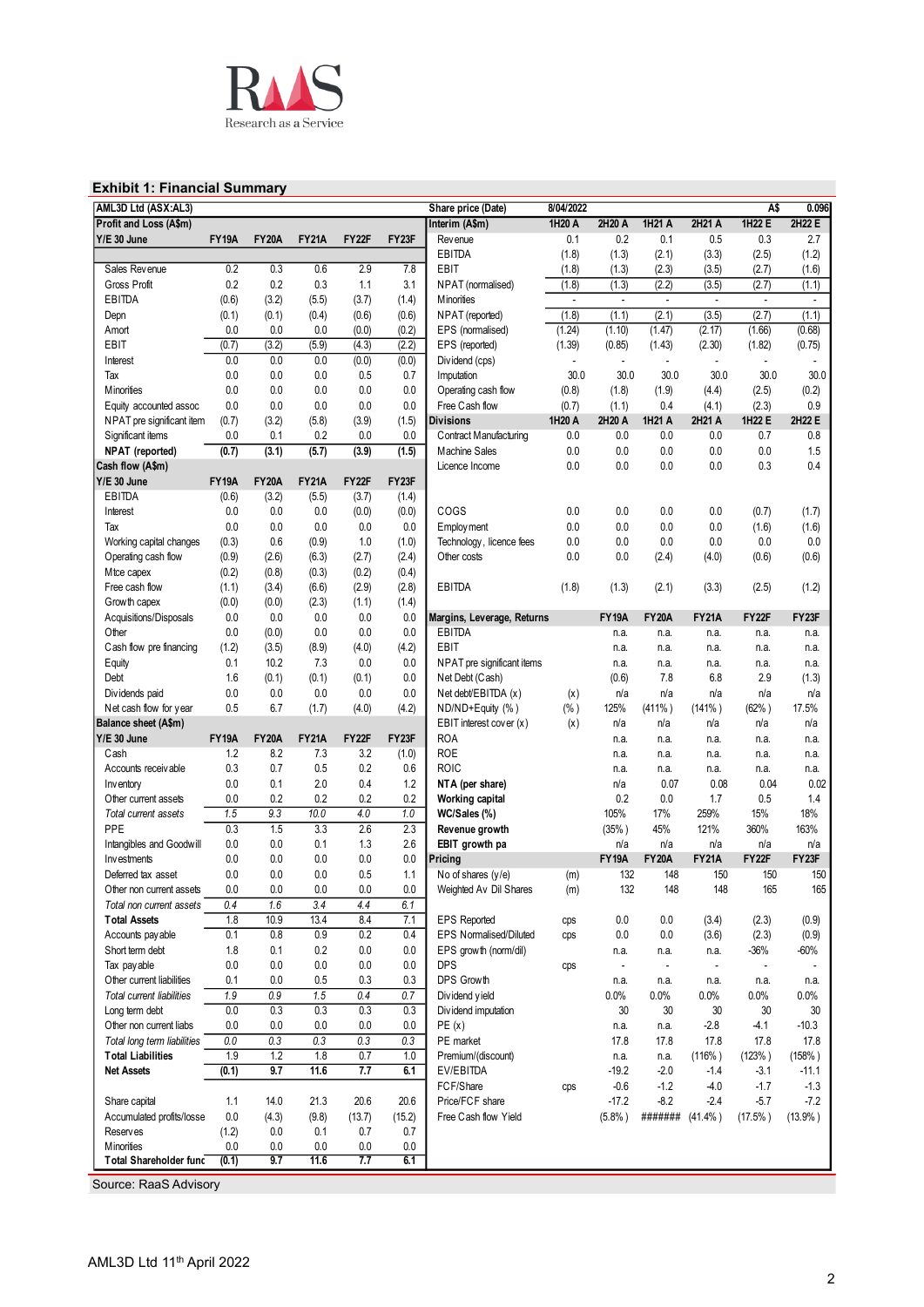

# FINANCIAL SERVICES GUIDE

## **RaaS Advisory Pty Ltd ABN 99 614 783 363 Corporate Authorised Representative, number 1248415**

**of**

**BR SECURITIES AUSTRALIA PTY LTD ABN 92 168 734 530 AFSL 456663**

**Effective Date: 6 th May 2021**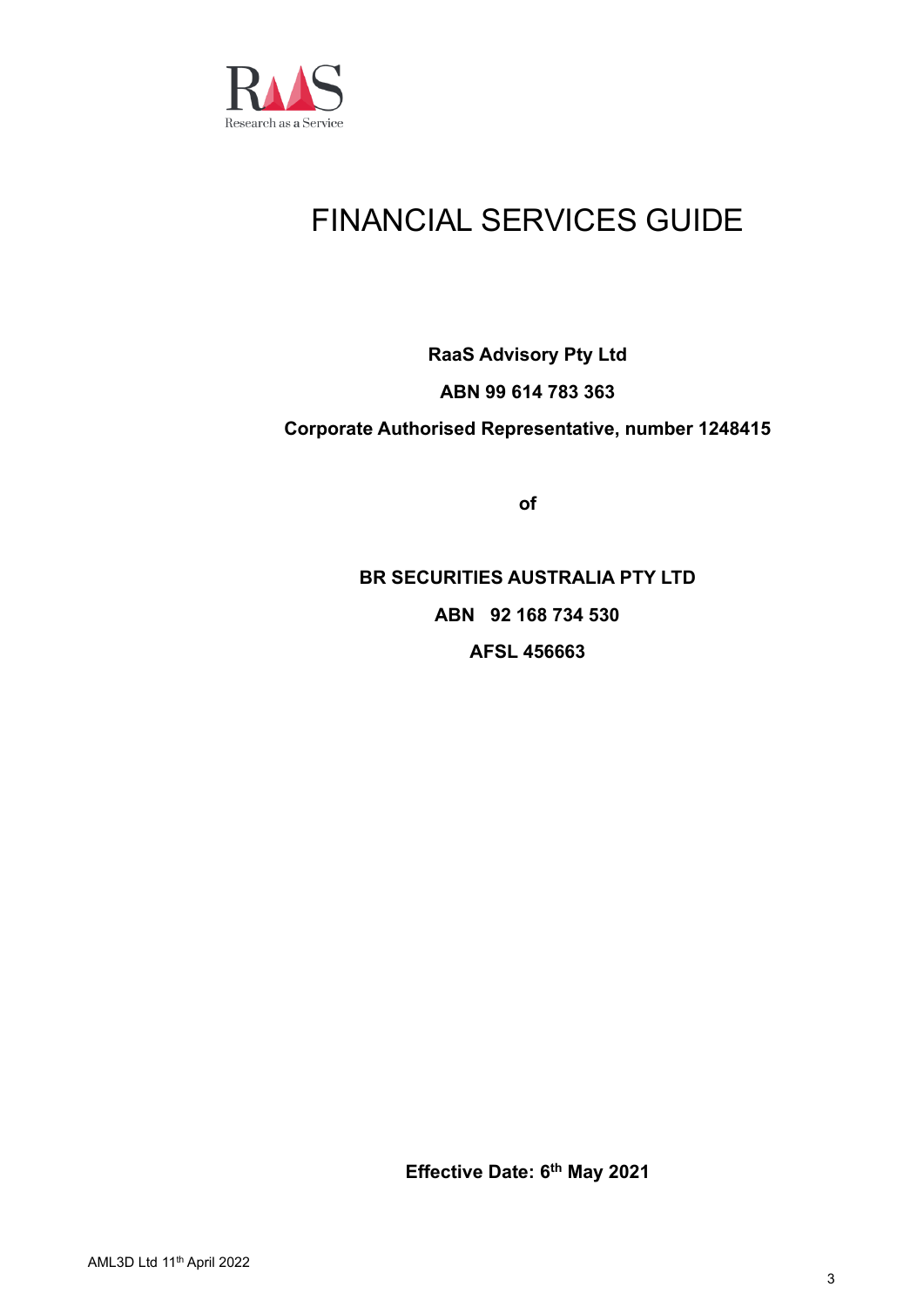

#### **About Us**

BR Securities Australia Pty Ltd (BR) is the holder of Australian Financial Services License ("AFSL") number 456663. RaaS Advisory Pty Ltd (RaaS) is an Authorised Representative (number 1248415) of BR.

This Financial Service Guide (FSG) is designed to assist you in deciding whether to use RaaS's services and includes such things as

- who we are
- our services
- how we transact with you
- how we are paid, and
- complaint processes

Contact Details, BR and RaaS

BR Head Office: Suite 5GB, Level 5, 33 Queen Street, Brisbane, QLD, 4000

RaaS. 20 Halls Road Arcadia, NSW 2159

P: +61 414 354712

E: finola.burke@raasgroup.com

RaaS is the entity providing the authorised AFSL services to you as a retail or wholesale client.

**What Financial Services are we authorised to provide?** RaaS is authorised to

- provide general advice to retail and wholesale clients in relation to
	- **Securities**
- deal on behalf of retail and wholesale clients in relation to **Securities**

The distribution of this FSG by RaaS is authorized by BR.

### **Our general advice service**

Please note that any advice given by RaaS is general advice, as the information or advice given will not take into account your particular objectives, financial situation or needs. You should, before acting on the advice, consider the appropriateness of the advice, having regard to your objectives, financial situation and needs. If our advice relates to the acquisition, or possible acquisition, of a particular financial product you should read any relevant Prospectus, Product Disclosure Statement or like instrument. As we only provide general advice we will not be providing a Statement of Advice. We will provide you with recommendations on securities

#### **Our dealing service**

RaaS can arrange for you to invest in securities issued under a prospectus by firstly sending you the offer document and then assisting you fill out the application from if needed.

#### **How are we paid?**

RaaS earns fees for producing research reports. Sometimes these fees are from companies for producing research reports and/or a financial model. When the fee is derived from a company, this is clearly highlighted on the front page of the report and in the disclaimers and disclosures section of the report.

We may also receive a fee for our dealing service, from the company issuing the securities.

#### **Associations and Relationships**

BR, RaaS, its directors and related parties have no associations or relationships with any product issuers other than when advising retail clients to invest in managed funds when the managers of these funds may also be clients of BR. RaaS's representatives may from time to time deal in or otherwise have a financial interest in financial products recommended to you but any material ownership will be disclosed to you when relevant advice is provided.

#### **Complaints**

If you have a complaint about our service you should contact your representative and tell them about your complaint. The representative will follow BR's internal dispute resolution policy, which includes sending you a copy of the policy when required to. If you aren't satisfied with an outcome, you may contact AFCA, see below. BR is a member of the Australian Financial Complaints Authority (AFCA). AFCA provide fair and independent financial

services complaint resolution that is free to consumers.

Website[: www.afca.org.au;](http://www.afca.org.au/) Email: [info@afca.org.au;](mailto:info@afca.org.au) Telephone: 1800931678 (free call)

In writing to: Australian Financial Complaints Authority, GPO Box 3, Melbourne, VIC, 3001.

#### **Professional Indemnity Insurance**

BR has in place Professional Indemnity Insurance which satisfies the requirements for compensation under s912B of the Corporations Act and that covers our authorized representatives.